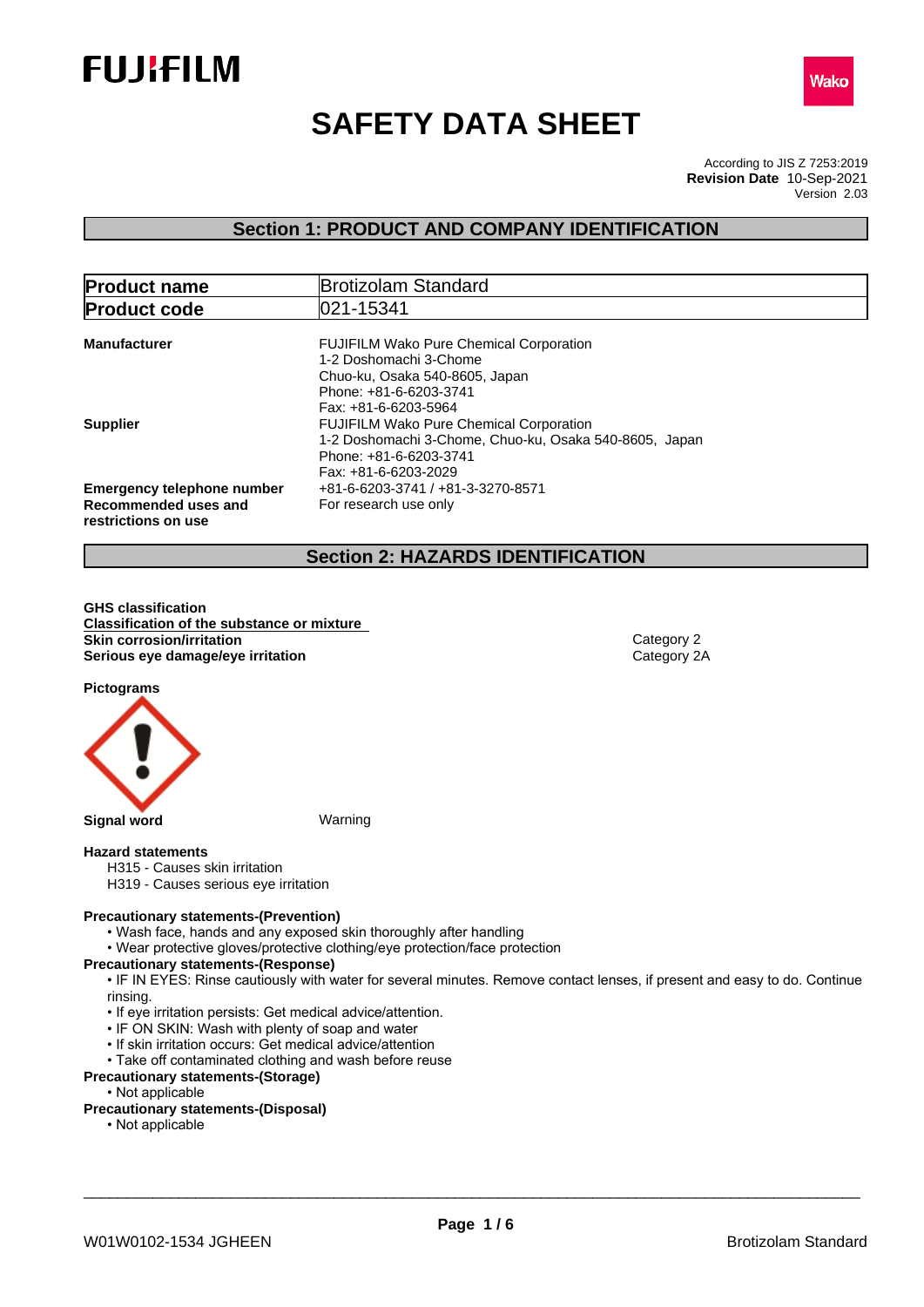**Others Other hazards** Not available

## **Section 3: COMPOSITION/INFORMATION ON INGREDIENTS**

**Single Substance or Mixture** Substance

#### **Formula** C15H10BrClN4S

| <b>Chemical Name</b> | Weight-% | <b>Molecular weight</b> | <b>ENCS</b> | <b>ISHL No.</b>         | CAS RN     |
|----------------------|----------|-------------------------|-------------|-------------------------|------------|
| <b>Brotizolam</b>    | 98.0     | 393.69                  | N/A         | $ 8-(2)-1278,8-(2)-13 $ | 57801-81-7 |
|                      |          |                         |             | ົ<br>ັ                  |            |

**Impurities and/or Additives :** Not applicable

## **Section 4: FIRST AID MEASURES**

#### **Inhalation**

Remove to fresh air. If symptoms persist, call a physician.

#### **Skin contact**

Wash off immediately with soap and plenty of water. If symptoms persist, calla physician.

#### **Eye contact**

IF IN EYES: Rinse cautiously with water forseveral minutes. Remove contact lenses, if present and easy to do. Continue rinsing. Immediate medical attention is required.

#### **Ingestion**

Rinse mouth. Never give anything by mouth to an unconscious person. Call a physician or poison control center immediately. Do not induce vomiting without medical advice.

#### **Protection of first-aiders**

Use personal protective equipment as required.

## **Section 5: FIRE FIGHTING MEASURES**

#### **Suitable extinguishing media**

Water spray (fog), Carbon dioxide (CO2), Foam, Extinguishing powder, Sand

**Unsuitable extinguishing media**

No information available

#### **Specific hazards arising from the chemical product**

Thermal decomposition can lead to release of irritating and toxic gases and vapors.

#### **Special extinguishing method**

No information available

#### **Special protective actions for**

**fire-fighters**

Use personal protective equipment as required.Firefighters should wear self-contained breathing apparatus and full firefighting turnout gear.

## **Section 6: ACCIDENTAL RELEASE MEASURES**

#### **Personal precautions, protective equipment and emergency procedures**

For indoor, provide adequate ventilation process until the end of working. Deny unnecessary entry other than the people involved by, for example, using a rope. While working, wear appropriate protective equipments to avoid adhering it on skin, or inhaling the gas. Work from windward, and retract the people downwind.

#### **Environmental precautions**

To be careful not discharged to the environment without being properly handled waste water contaminated.

**Methods and materials for contaminent and methods and materials for cleaning up**

Sweep up and gather scattered particles, and collect it in an empty airtight container.

**Recoverly, neutralization** No information available

#### **Secondary disaster prevention measures**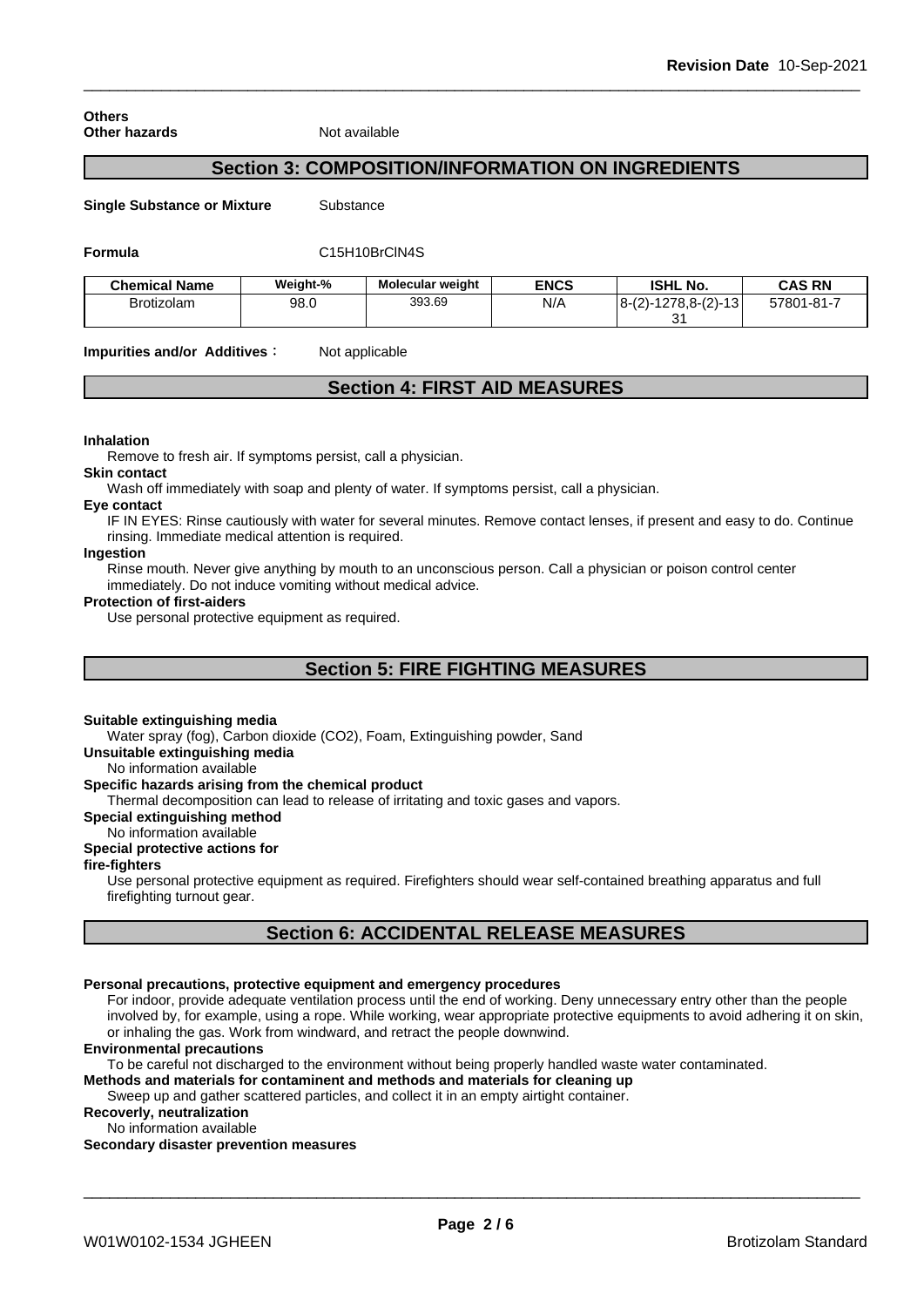Clean contaminated objects and areas thoroughly observing environmental regulations.

## **Section 7: HANDLING AND STORAGE**

#### **Handling**

#### **Technical measures**

Avoid contact with strong oxidizing agents. Use with local exhaust ventilation.

#### **Precautions**

Do not rough handling containers, such as upsetting, falling, giving a shock, and dragging. Prevent leakage, overflow, and scattering. Not to generate steam and dust in vain. Seal the container after use. After handling, wash hands and face, and then gargle. In places other than those specified, should not be smoking or eating and drinking. Should not be brought contaminated protective equipment and gloves to rest stops. Deny unnecessary entry of non-emergency personnel to the handling area.

#### **Safety handling precautions**

Avoid contact with skin, eyes or clothing. Use personal protective equipment as required.

#### **Storage**

**Safe storage conditions**

**Storage conditions** Keep container protect from light tightly closed. Store in a cool (2-10 °C) place. Packed with an inert gas. **Safe packaging material** Glass **Incompatible substances** Strong oxidizing agents

## **Section 8: EXPOSURE CONTROLS/PERSONAL PROTECTION**

#### **Engineering controls**

In case of indoor workplace, seal the source or use a local exhaust system. Provide the safety shower facility, and handand eye-wash facility. And display their position clearly.

**Exposure limits** This product, as supplied, does not contain any hazardous materials with occupational exposure limits established by the region specific regulatory bodies.

## **Personal protective equipment Respiratory protection** Dust mask **Hand protection** Protection gloves

**Eye protection protective eyeglasses or chemical safety goggles Skinandbody protection** Long-sleeved work clothes

**General hygiene considerations**

Handle in accordance with good industrial hygiene and safety practice.

## **Section 9: PHYSICAL AND CHEMICAL PROPERTIES**

| Form                                                   |
|--------------------------------------------------------|
| Color                                                  |
| Appearance                                             |
| Odor                                                   |
| <b>Melting point/freezing point</b>                    |
| Boiling point, initial boiling point and boiling range |
| Flammability                                           |
| <b>Evaporation rate:</b>                               |
| Flammability (solid, gas):                             |
| Upper/lower flammability or                            |
| explosive limits                                       |
| Upper:                                                 |
| Lower:                                                 |
| <b>Flash point</b>                                     |
| Auto-ignition temperature:                             |
| Decomposition temperature:                             |
| рH                                                     |
| Viscosity (coefficient of viscosity)                   |
| <b>Dynamic viscosity</b>                               |

**White - nearly white** crystalline powder - powder **Odor** No data available **Melting point/freezing point** 212 - 214 °C **Boiling point, initial boiling point and boiling range** No data available No data available **Evaporation rate:** No data available **Flammability (solid, gas):** No data available **Upper:** No data available **Lower:** No data available

**Flash point** No data available **Auto-ignition temperature:** No data available **Decomposition temperature:** No data available No data available **Viscosity (coefficient of viscosity)** No data available **Dynamic viscosity** No data available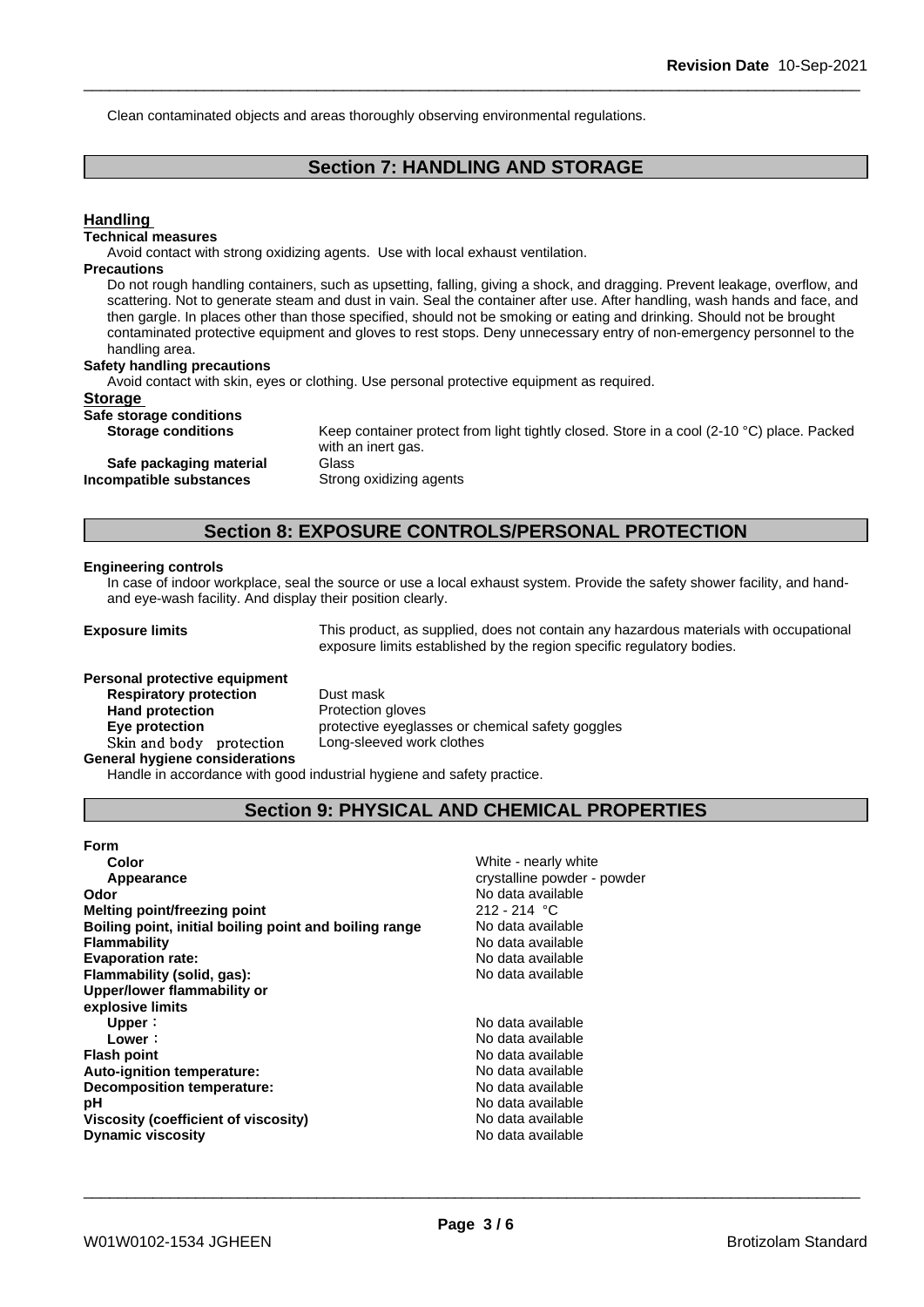**Solubilities** methanol : soluble .<br> **n-Octanol/water partition coefficient: (log Pow)** Mo data available **n-Octanol/water partition coefficient:(log Pow) No data available<br>
<b>Vapour pressure** No data available **Vapour pressure Specific Gravity / Relative density** No data available<br> **Vapour density** No data available **Vapour density**<br> **Particle characteristics**<br> **Particle characteristics**<br> **Particle characteristics Particle characteristics** 

## **Section 10: STABILITY AND REACTIVITY**

#### **Stability**

**Acute toxicity**

**Reactivity** No data available<br> **Chemical stability** May be altered by May be altered by light. **Hazardous reactions** None under normal processing **Conditions to avoid** Extremes of temperature and direct sunlight **Incompatible materials** Strong oxidizing agents **Hazardous decomposition products** Carbon monooxide (CO), Carbon dioxide (CO2), Nitrogen oxides (NOx), Sulfur oxides (SOx), Halides

## **Section 11: TOXICOLOGICAL INFORMATION**

| ACULE LOXICILY       |                     |                |                           |
|----------------------|---------------------|----------------|---------------------------|
| <b>Chemical Name</b> | <b>LD50</b><br>)ral | LD50<br>Dermal | <b>LC50</b><br>Inhalation |
| Brotizolam           | mouse<br>a/ka(      | N/A            | N/A                       |

| <b>Skin irritation/corrosion</b>         | No data available |
|------------------------------------------|-------------------|
| Serious eye damage/ irritation           | No data available |
| <b>Respiratory or skin sensitization</b> | No data available |
| <b>Reproductive cell mutagenicity</b>    | No data available |
| Carcinogenicity                          | No data available |
| <b>Reproductive toxicity</b>             | No data available |
| <b>STOT-single exposure</b>              | No data available |
| <b>STOT-repeated exposure</b>            | No data available |
| <b>Aspiration hazard</b>                 | No data available |
|                                          |                   |

**Section 12: ECOLOGICAL INFORMATION**

**Ecotoxicity** No information available **Other data** No data available **Persistence and degradability** No information available

**Bioaccumulative potential** No information available **Mobility in soil** No information available **Hazard to the ozone layer** No information available

## **Section 13: DISPOSAL CONSIDERATIONS**

#### **Waste from residues**

Disposal should be in accordance with applicable regional, national and local laws and regulations. **Contaminated container and contaminated packaging**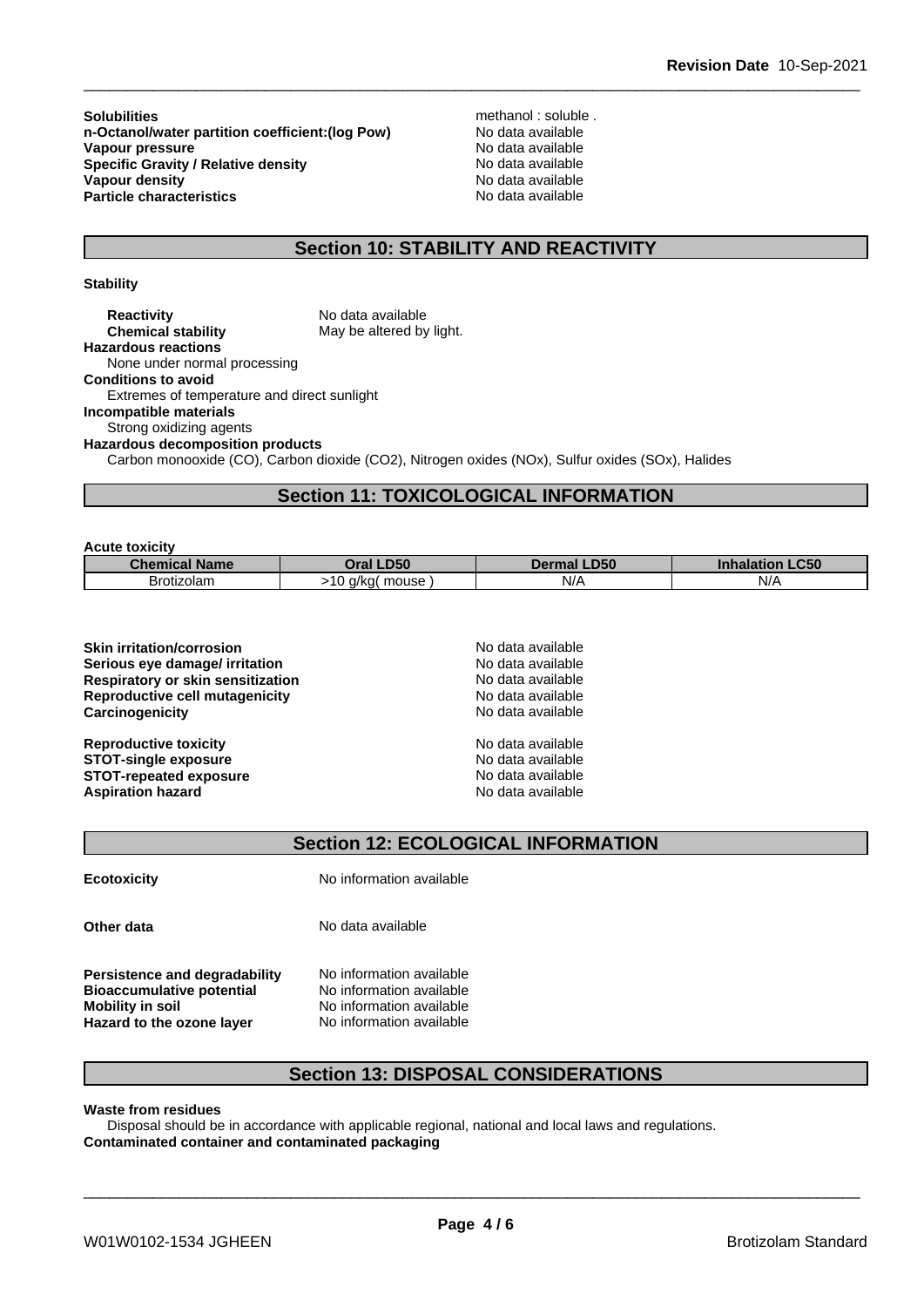Disposal should be in accordance with applicable regional, national and local laws and regulations.

## **Section 14: TRANSPORT INFORMATION**

| <b>ADR/RID</b><br>UN number<br>Proper shipping name:<br><b>UN classfication</b><br><b>Subsidiary hazard class</b> | Not regulated  |
|-------------------------------------------------------------------------------------------------------------------|----------------|
| Packing group<br><b>Marine pollutant</b>                                                                          | Not applicable |
| <b>IMDG</b>                                                                                                       | Not regulated  |
| UN number<br>Proper shipping name:<br>UN classfication<br><b>Subsidiary hazard class</b><br>Packing group         |                |
| <b>Marine pollutant (Sea)</b>                                                                                     | Not applicable |
| <b>Transport in bulk according to</b> No information available<br>Annex II of MARPOL 73/78 and<br>the IBC Code    |                |
| <b>IATA</b>                                                                                                       | Not regulated  |
| <b>UN number</b>                                                                                                  |                |
| Proper shipping name:                                                                                             |                |
| UN classfication                                                                                                  |                |
| <b>Subsidiary hazard class</b><br>Packing group                                                                   |                |
| <b>Environmentally Hazardous</b><br><b>Substance</b>                                                              | Not applicable |

## **Section 15: REGULATORY INFORMATION**

| International Inventories                              |                |
|--------------------------------------------------------|----------------|
| EINECS/ELINCS                                          | Listed         |
| TSCA                                                   |                |
| Japanese regulations                                   |                |
| <b>Fire Service Act</b>                                | Not applicable |
| <b>Poisonous and Deleterious</b>                       | Not applicable |
| <b>Substances Control Law</b>                          |                |
| <b>Industrial Safety and Health Act Not applicable</b> |                |
| Regulations for the carriage                           | Not applicable |
| and storage of dangerous                               |                |
| goods in ship                                          |                |
| <b>Civil Aeronautics Law</b>                           | Not applicable |
| <b>Pollutant Release and Transfer Not applicable</b>   |                |
| <b>Register Law</b>                                    |                |
| <b>Export Trade Control Order</b>                      | Not applicable |
| <b>Narcotics and Psychotropics</b>                     |                |
| <b>Control Law</b>                                     |                |

## **Section 16: OTHER INFORMATION**

| Key literature references and | NITE: National Institute of Technology and Evaluation (JAPAN)                   |
|-------------------------------|---------------------------------------------------------------------------------|
| sources for data etc.         | http://www.safe.nite.go.jp/japan/db.html                                        |
|                               | <b>IATA dangerous Goods Regulations</b>                                         |
|                               | RTECS: Registry of Toxic Effects of Chemical Substances                         |
|                               | Japan Industrial Safety and Health Association GHS Model SDS                    |
|                               | Dictionary of Synthetic Oraganic Chemistry, SSOCJ, Koudansha Scientific Co.Ltd. |
|                               | Chemical Dictionary, Kyouritsu Publishing Co., Ltd.                             |
|                               | etc                                                                             |